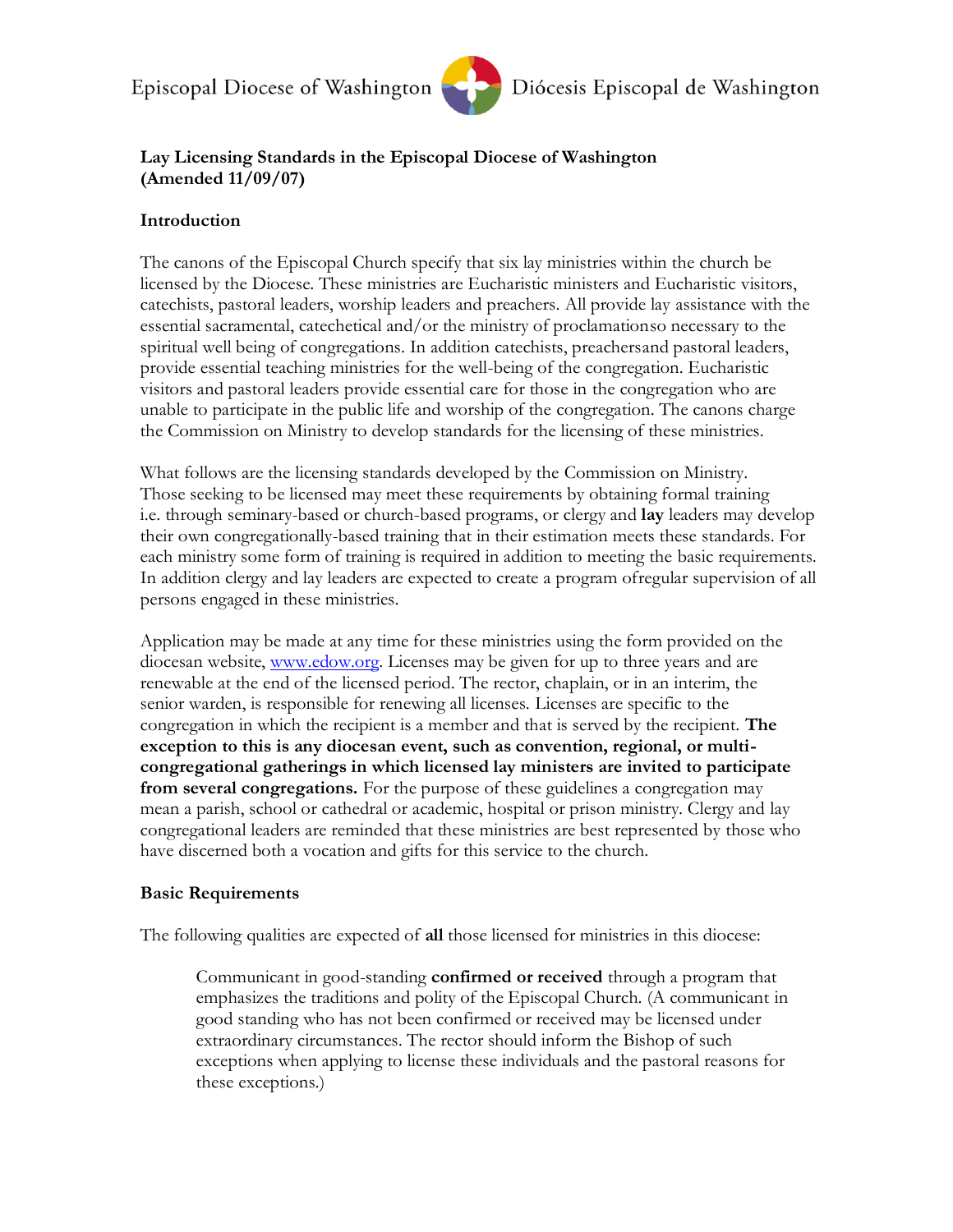

Diócesis Episcopal de Washington

Regular attendance at worship;

Having an interest in helping and serving a congregation;

Physical, psychological and spiritual health;

Willingness to work under the direction of the clergy (or the wardens during an interim period or lay leaders designated by the clergy);

Willingness to participate in the training and continuing education related to the licensed ministry;

Participating in an active life of prayer and devotion.

The following **basic** education is required of all those seeking licensed ministries. This basic education is to be provided by clergy and/or lay leaders of congregations.

Knowledge of the liturgy in the Book of Common Prayer 1979 and the role of lay ministers in this liturgy

Knowledge of the Holy Eucharist and its administration

Training about power, authority and boundaries in leadership

For all those serving as Eucharistic visitors, catechists, pastoral leaders and worship leaders the following additional **basic requirement is necessary:**

Safe-guarding Our Children training as provided by the Diocese of Washington.

Participants in Safe-guarding Our Children are issued certificates when this training is completed. These certificates should be presented to the clergy licensing individuals sothat participation may be verified. Congregations are encouraged to keep a data base ofall members who participate in any training related to licensing.

At present no course is being offered by the Diocese of Washington in the area of prevention of misconduct in working with adults. This course offering is currently under study by the diocese. One congregation in the diocese offers its own training in this area,St. Luke's, DC. If you would like to offer this training to your licensed ministers it is recommended that you contact the clergy and lay leadership in this congregation.

In addition the Committee on Racial Reconciliation offers periodic workshops and events related to training in the area racial reconciliation. Given the diversity within the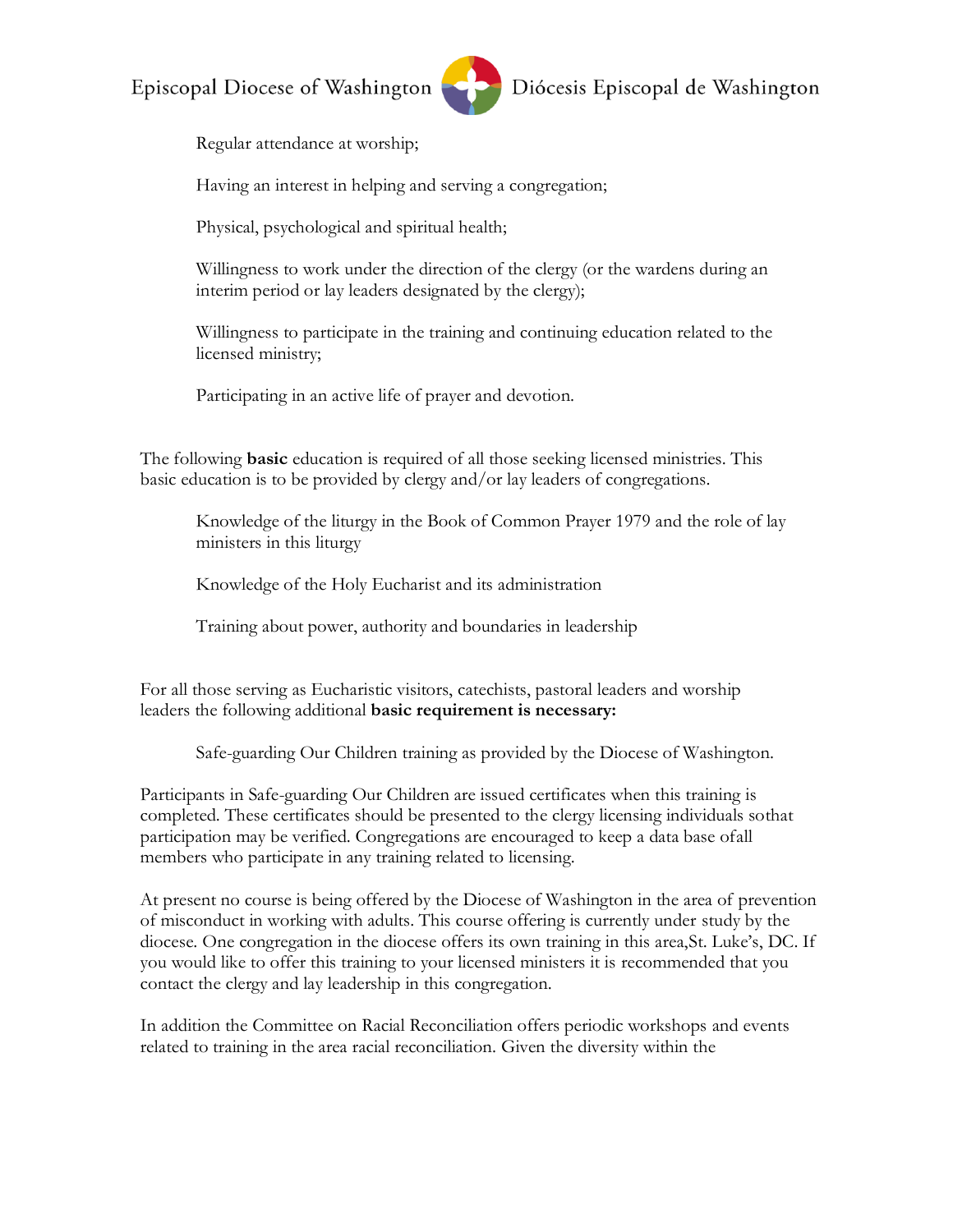

# Diócesis Episcopal de Washington

congregations of this diocese, licensed lay ministers are strongly encouraged to participate in any offerings by this committee.

The overwhelming majority of licenses issued by the Diocese of Washington are for two ministries, Eucharistic ministers and Eucharistic visitors. It is anticipated that all trainingfor these ministries will take place in the congregation. At this time the Commission on Ministry is also exploring the possibility of offering diocesan wide training particularly for Eucharistic visitors.

#### **Eucharistic Ministers**

These ministers assist with the distribution of wine and bread during the Holy Eucharist services. The requirements for this ministry include:

Understanding the names and uses of altar vessels and linens; Understanding the service of Holy Eucharist; Administering the chalice and/or paten, use of intinction and the common cup; Awareness of the culture of the congregation and the role of Holy Communion inits life and practices around the receiving of communion.

Competency in these requirements could be demonstrated by any **one** of the following:

Completion of clergy or lay led practice sessions;

Participation in an instructed Holy Eucharist led by clergy.

#### **Eucharistic Visitors**

These ministers are responsible for visiting sick and shut-in members with Holy Communion who are unable to participate in Sunday worship. The requirements for this ministry include:

Pastoral skills including being able to address issues related to the home-bound or nursing home residents, the terminally ill, death and dying;

Understanding aging and family dynamics;

Willingness to keep confidentiality;

Knowledge of when to notify clergy if changes have occurred in those visited; Commitment to report regularly to the clergy about pastoral visits; Commitment to visit regularly;

Understanding of the liturgical services used in ministering to the sick and shut-in including services and prayers for healing and anointing, Holy Communion under Special Circumstances.

Competency in these requirements could be demonstrated by any **one** of the following:

Completion of relevant seminary classes or workshops in areas such as pastoral care, liturgy, biblical studies, preaching and/or ethics;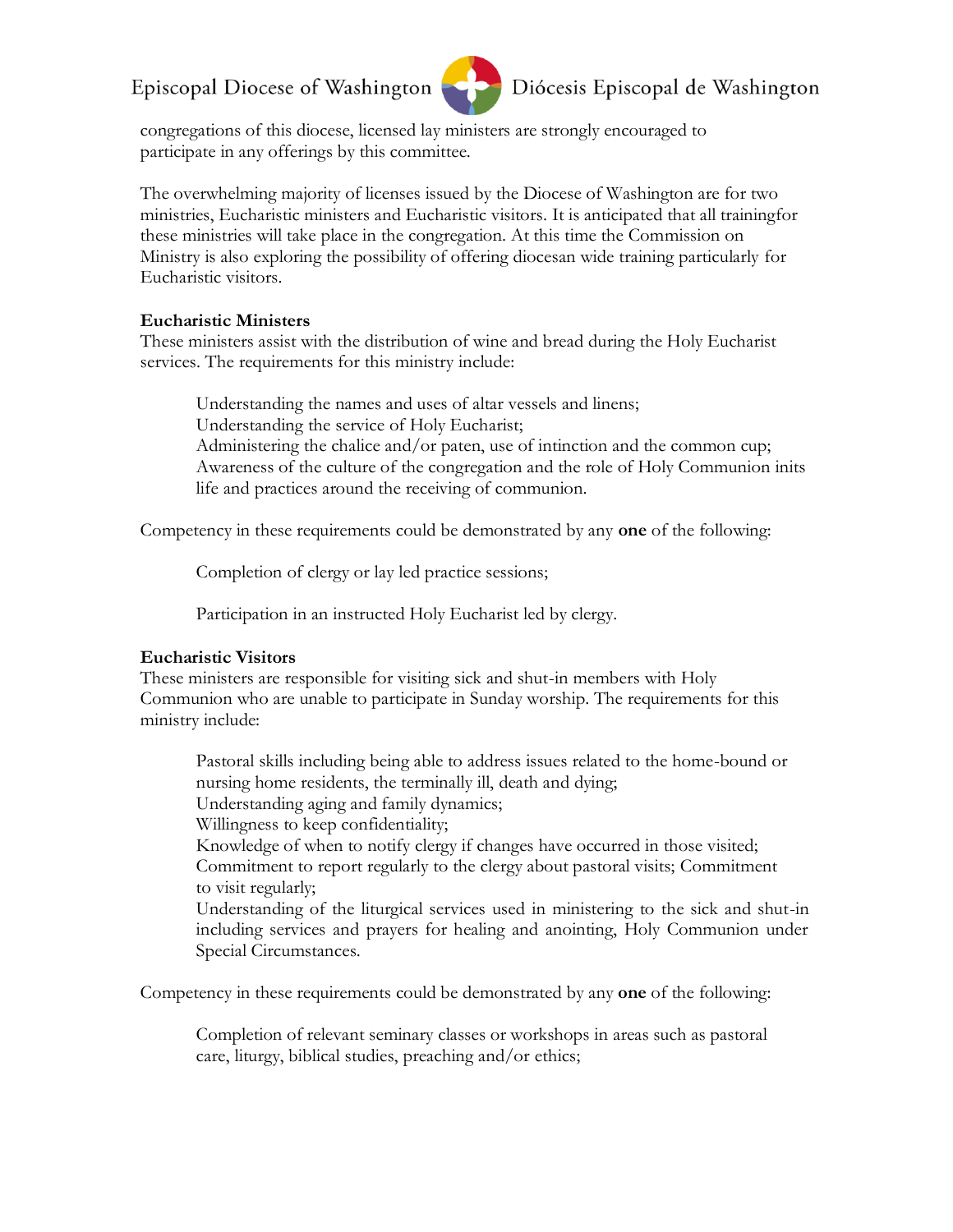

# Diócesis Episcopal de Washington

Completion of on-line courses from academic institutions in these fields;

Clergy-directed independent study or a mentor relationship with a clergy person to develop these skills with a particular focus on the healing ministry as describedon the Book of Common Prayer, the Book of Occasional Services and Enriching Our Worship 2.

The following are more **extraordinary** lay ministries and the requirements reflect this.

#### **Catechists/Pastoral Leaders/Lay Preachers**

A catechist is a lay person authorized to lead a program of Christian formation and preparation for the sacraments of Holy Baptism and Confirmation, Reception and the Reaffirmation of Baptismal Vows. A pastoral leader is a lay person authorized to exercise pastoral or administrative responsibility in a congregation under special circumstances defined by the Bishop. These may include serving as an institutional chaplain in a hospital, campus, prison or other setting, or in rare cases in a parish. Preachers are lay people authorized to preach under the direction of a member of the clergy. **Because preaching is an integral part of ordained ministry, clergy should only seek this license in exceptional circumstances.** These ministers speak for the church and/or train others. The requirements for these ministries are a basic knowledge of:

The interpretation, authority, use and application of Scripture; Church history; The polity, governance and structure/organization of the TEC and the relationship of TEC to the world-wide Anglican Communion; The baptismal covenant and its application to ministry; Christian ethics; Individual and corporate prayer; Contemporary society and the issues faced and the TEC response to these issues; Liturgy

#### **Worship Leaders**

These ministers regularly conduct public worship under the direction of the clergy withinthe congregation and at other sites such as nursing homes or schools. The requirements for this ministry include:

Understanding of non-Eucharistic worship and the ability to lead these services including Morning and Evening Prayer and Compline, services of healing and Holy Communion under Special Circumstances;

Understanding of Scripture—interpretation, authority, use and application, and ability to lead a discussion on an assigned text or preach on it; Understanding of Christian ethics.